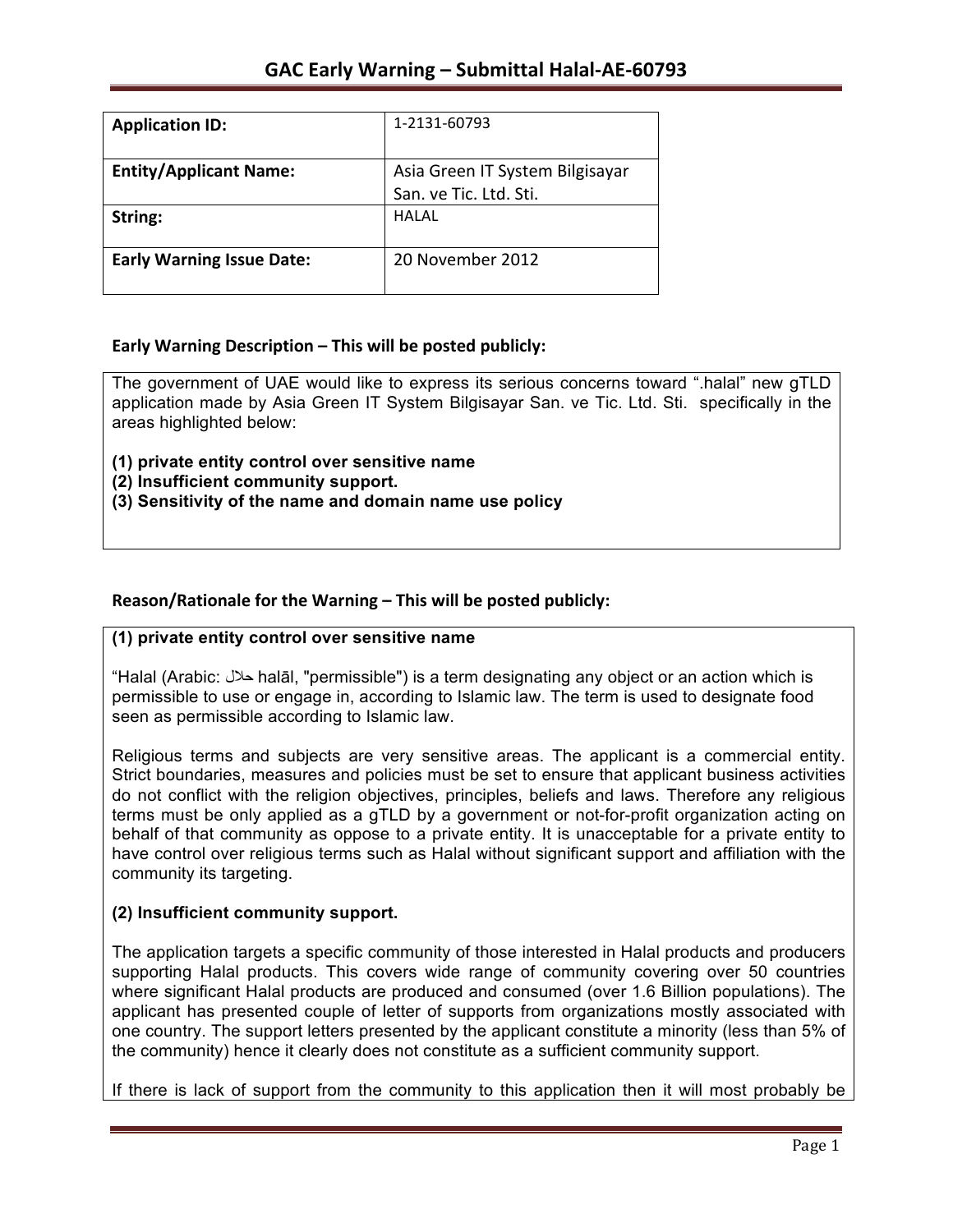dominated by subgroup from the religion and will ignore the interests of the remaining majority. This will adversely affect the interest of the community to register in the TLD and therefore limit its growth.

Furthermore there is lack of information regarding background and affiliation of the applicant and its leader. In all cases they will not represent the entire Muslim community and hence the support of community is an essential prerequisite and must be in a form of letter from known NGOs and inter-governmental organizations that do represent majority of the community such as the IOC.

### **(3) Sensitivity of the name and domain name use policy**

Religious topics such as Halal are extremely sensitive subject. Within religions there are different sub groups and sects who may have many differences and diversities. It is very difficult task to unite all of these differences under one TLD unless it is run and supported by an organization that represents the community or its majority. There are many organizations that do represent significant parts of the community and it is vital that those organizations endorse and support this application.

As with all religious terms, Halal is closely associated with Islamic law. Anything that would conflict with Islamic law would be unacceptable for the followers and believers of Islam (hence the community) in general which naturally brings issue of registration and use policies. A very important question must be raised as to how the applicant will ensure that the use of the domain name is in line with Islamic Law and Halal principles? These issues will be eliminated if this TLD is supported and supervised by an IGO which represents majority of the community. Furthermore, the application lacks any sort of protection to ensure that the use of the domain names registered under the applied for new gTLD are in line with Islam laws and Halal principles. There are no clear mechanisms to prevent any abuses related to the above.

For the above reasons, the TRA on behalf of the government of UAE would like to **raise its disapproval and non-endorsement** to this application and request the ICANN and the new gTLD program evaluators to not approve this application.

### **Possible Remediation steps for Applicant – This will be posted publicly:**

The applicant should withdraw their application based on the information provided above

## **Further Notes from GAC Member(s) (Optional) – This will be posted publicly:**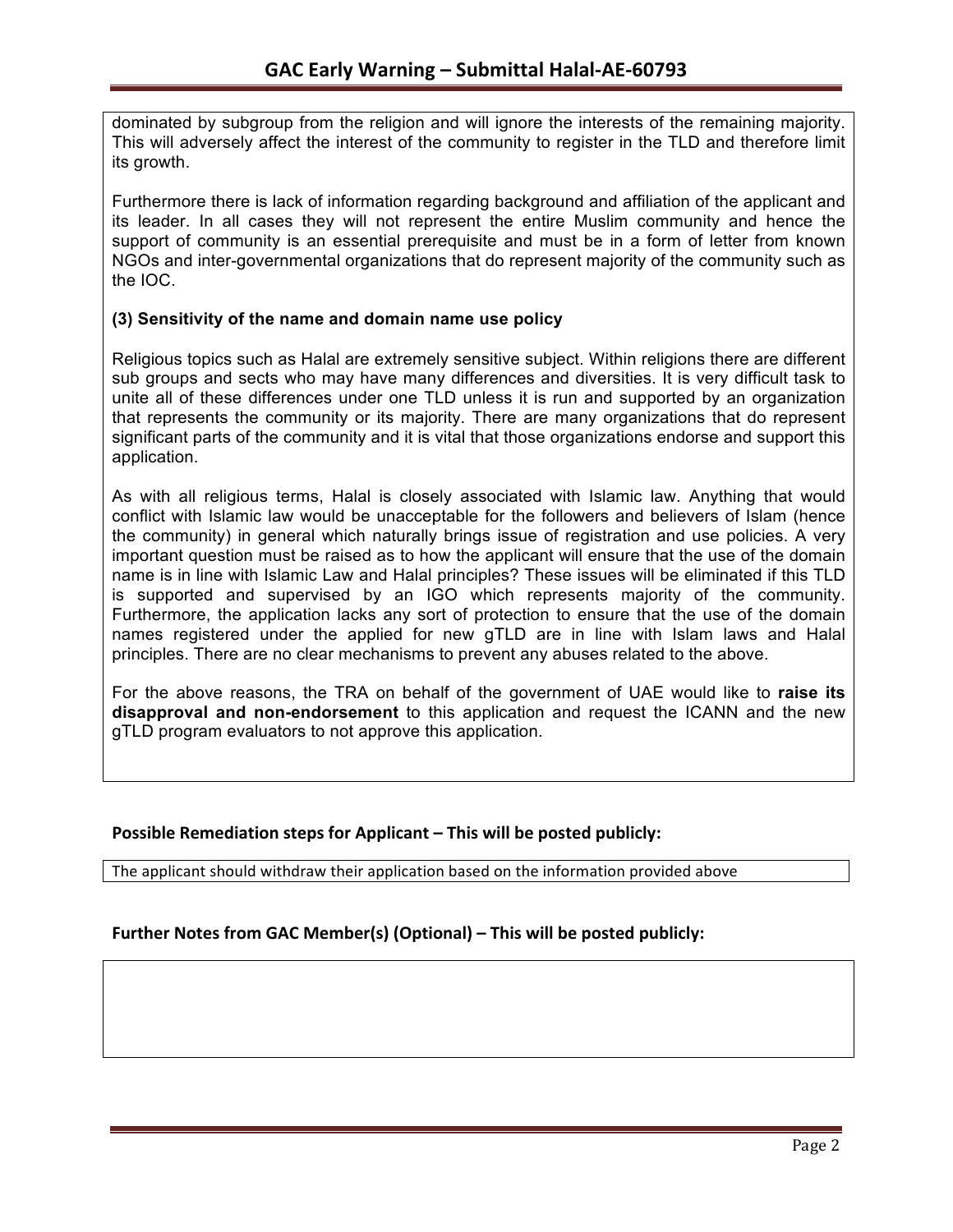# **INFORMATION FOR APPLICANTS**

# **About GAC Early Warning**

The GAC Early Warning is a notice only. It is not a formalobjection, nor does it directly lead to a process that canresult in rejection of the application. However, a GAC EarlyWarning should be taken seriously as it raises the likelihoodthat the application could be the subject of GAC Adviceon New gTLDs or of a formal objection at a later stage in theprocess. Refer to section 1.1.2.4 of the Applicant Guidebook (http://newgtlds.icann.org/en/applicants/agb) for more information on GAC Early Warning.

# **Instructions if you receive the Early Warning**

**ICANN** strongly encourages you work with relevant parties as soon as possible to address the concerns **voiced in the GAC Early Warning.** 

### **Asking questions about your GAC Early Warning**

If you have questions or need clarification about your GAC Early Warning, please contact gacearlywarning@gac.icann.org.As highlighted above, ICANN strongly encourages you to contact gacearlywarning@gac.icann.org as soon as practicableregarding the issues identified in the Early Warning. 

### **Continuing with your application**

If you choose to continue with the application, then the "Applicant's Response" section below should be completed. In this section, you should notify the GAC of intended actions, including the expected completion date. This completed form should then be sent to gacearlywarning@gac.icann.org.If your remediation steps involve submitting requests for changes to your application, see the change request process at http://newgtlds.icann.org/en/applicants/customer-service/change-requests.

In the absence of a response, ICANN will continue to process the application as submitted.

### **Withdrawing your application**

If you choose to withdraw your application within the 21-day window to be eligible for a refund of 80% of the evaluation fee (USD 148,000), please follow the withdrawal process published at http://newgtlds.icann.org/en/applicants/customer-service/withdrawal-refund. Note that an application can still be withdrawn after the 21-day time period; however, the available refund amount is reduced. See section 1.5 of the Applicant Guidebook.